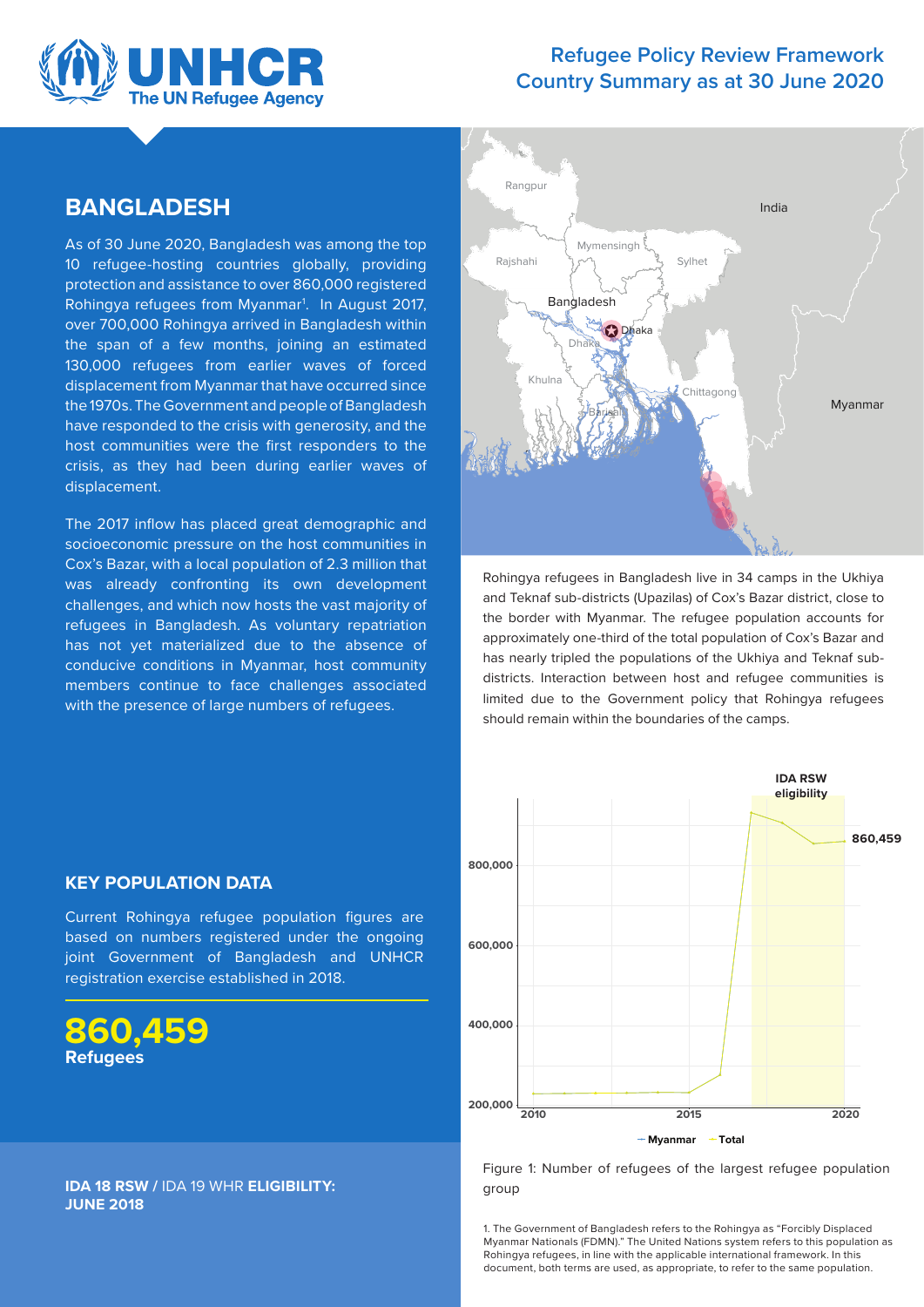# **OVERVIEW OF REFUGEE POLICY ENVIRONMENT (JULY 2017– JUNE 2020)**

The Government of Bangladesh has adapted its policies to respond to the large inflow of Rohingya from Myanmar following the events of August 2017. The Government's overarching policy has allowed nearly one million Rohingya refugees to have access to safety, documentation and shelter, and has enabled provision of critical protection and humanitarian services in the refugee camps. At the same time, the Government emphasizes that voluntary repatriation is the primary solution for the Rohingya refugees; their stay in Bangladesh is temporary; and the root causes of displacement should be addressed as a matter of priority. The Government's policies focus on supporting Rohingya with humanitarian assistance, while supporting host communities with development assistance to offset the impact of hosting a large presence of refugees in congested camps.

Key policy developments and initiatives from July 2017 to June 2020 include the following:

- **•** Following the events of August 2017 in northern Rakhine in Myanmar, and the inflow of refugees into Cox's Bazar district, the Government of Bangladesh enabled a large-scale humanitarian response, with significant international support and personnel, and granted UNHCR and other partners full access to all Rohingya refugees.
- While previously-registered Rohingya refugees maintained their refugee designation, Rohingya arriving following the events of August 2017 are classified by the Government as "Forcibly Displaced Myanmar Nationals" (FDMN) and governed by a policy framework that ensures their access to basic humanitarian assistance and services and protection from refoulement. The policy framework restricts refugees' movements to within the camps and does not allow refugees access to formal education, livelihoods or wage-earning employment. The Government emphasizes the temporary presence of the Rohingya refugees on its territory and the need to prioritize the voluntary return to Myanmar as the only solution to their plight. Government policy renders the Rohingya refugees reliant upon critical and life-saving humanitarian assistance, which poses challenges in an increasingly resource-strained environment.
- **•** Since June 2018, the Government of Bangladesh and UNHCR have carried out a joint registration of Rohingya refugees, which has enabled many Rohingya to acquire individual identity documents – for many for the first time.
- In January 2020, the Government through its National Task Force approved the use of the Myanmar curriculum in the informal learning centres for Rohingya refugees and the introduction of skills development programmes in the camps, in preparation for eventual voluntary repatriation and sustainable reintegration in Myanmar.
- **•** As part of Bangladesh's nationwide response to the COVID-19 pandemic in March 2020, the Government included Rohingya refugees in its national prevention and response plan (National Preparedness and Response Plan for COVID-19 for Bangladesh (2020) and National Vaccine Development plan (NVDP) for COVID-19 Vaccines in Bangladesh). Due to necessary mitigation measures to stem the spread of COVID-19, provision of protection and humanitarian assistance and services in the camps has been significantly reduced, resulting in a deterioration of living conditions and the protection environment for refugees.
- **•** Throughout the reporting period, the Government has specified that any repatriation of Rohingya refugees must take place in a voluntary, safe and dignified manner in line with international standards. When Bangladesh and Myanmar attempted to begin the process of repatriating Rohingya refugees to Myanmar in November 2018 and August 2019, the Government of Bangladesh allowed UNHCR to ascertain voluntariness and respected the refugees' decision not to return under prevailing conditions. This again confirmed the Government's commitment to the principle of non-refoulement and to the voluntary nature of repatriation in safety and dignity, as stipulated in its November 2017 bilateral agreement with the Government of Myanmar and its 2018 Memorandum of Understanding with UNHCR.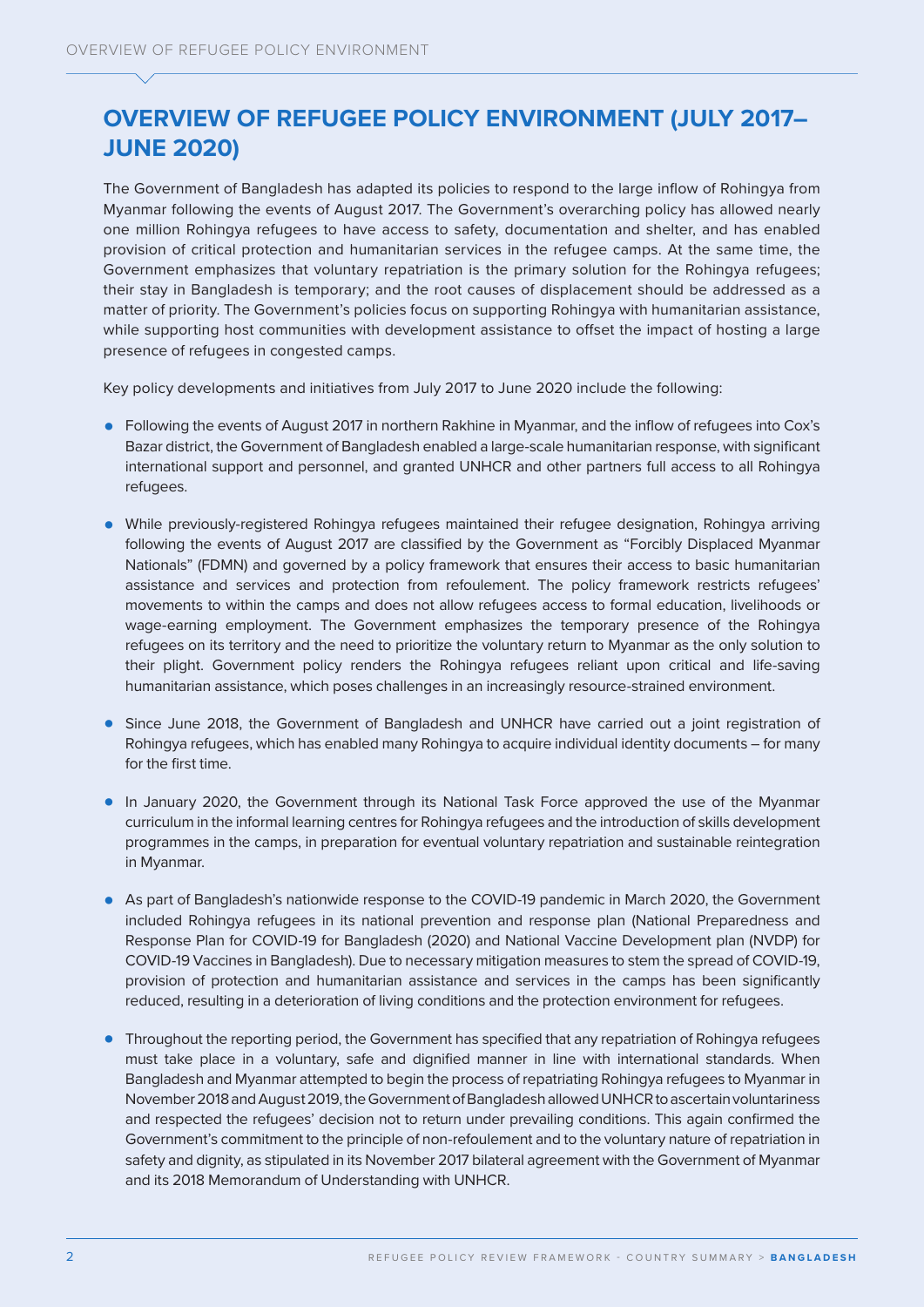**•** Other notable Government initiatives have included the deployment of increased numbers of security personnel in and around the refugee camps and the construction of perimeter fencing around the refugee camps. In parallel, in an effort to decongest the camps, the Government prepared for the relocation of up to 100,000 Rohingya refugees to the island of Bhasan Char.

Bangladesh was granted access to the World Bank's IDA-18 Refugee Sub-Window (RSW) in June 2018, enabling support for education, health, gender, social protection, WASH, energy, public works and service delivery for Rohingya refugees and host communities.

## **POLICY DIMENSIONS (AS AT 30 JUNE 2020)**

### **1 Host Communities**

#### **1.1 Support for communities in refugee-hosting areas**

Although there are no specific national fiscal policies addressing additional financial or fiscal transfers from the national level to areas economically affected by the presence of refugees, the Government has continued to lead and coordinate significant efforts to ensure that the affected host communities are provided with assistance.

Under the leadership of the Government of Bangladesh, international support has been extended to Bangladeshi host communities in the Ukhiya and Teknaf sub-districts to alleviate pressures on their living conditions and socioeconomic development due to the presence of large numbers of Rohingya refugees. This has included targeted support for local health facilities, employment and livelihoods opportunities, and measures to mitigate environmental degradation, water scarcity, and potential tensions between the Rohingya refugees and the host communities.

#### **1.2 Social cohesion**

 $N / \Delta$ 

#### **1.3 Environmental management**

The Constitution of Bangladesh and numerous policies articulate parameters for environmental protection and the preservation of natural resources, forests, biodiversity, and wildlife. Dedicated policy frameworks for the management and protection of the environment include the [National Environmental Policy \(1992\)](http://nda.erd.gov.bd/files/1/Publications/Sectoral%20Policies%20and%20Plans/Environment%20Policy,%201992.pdf), the [Environmental Management Plan \(1995\),](http://documents1.worldbank.org/curated/en/329001468741610744/pdf/multi-page.pdf) the [Environmental Conservation Act \(1995\),](http://bdlaws.minlaw.gov.bd/act-details-791.html?lang=en) the [Environmental](https://www.elaw.org/system/files/Bangladesh+--+Environmental+Conservation+Rules,+1997.pdf)  [Conservation Act Rules \(1997\)](https://www.elaw.org/system/files/Bangladesh+--+Environmental+Conservation+Rules,+1997.pdf) and the [Bangladesh Forest Act, 1927 \(Amended in 1994\)](http://bdlaws.minlaw.gov.bd/act-details-144.html). These are national policies that apply equally to Rohingya refugee hosting areas.

Bangladesh has allowed Rohingya refugees to reside on previously classified forested land governed by the Forest Act. Bangladesh's environmental policies have allowed sustainable fuel programmes that reduce deforestation and protection risks, including through the provision of liquified petroleum gas and reforestation efforts. Bangladesh has also endeavoured to protect wildlife, such as South-Asian elephants, that previously used the forest as a travel corridor.

#### **1.4 Preparedness for refugee inflows**

Traditionally, and as evidenced by the events of 2017, the Bangladesh government has been prepared to respond and provide safety, refuge and essential services to large numbers of Rohingya refugees arriving in the country, in cooperation and coordination with the United Nations and international and national NGOs.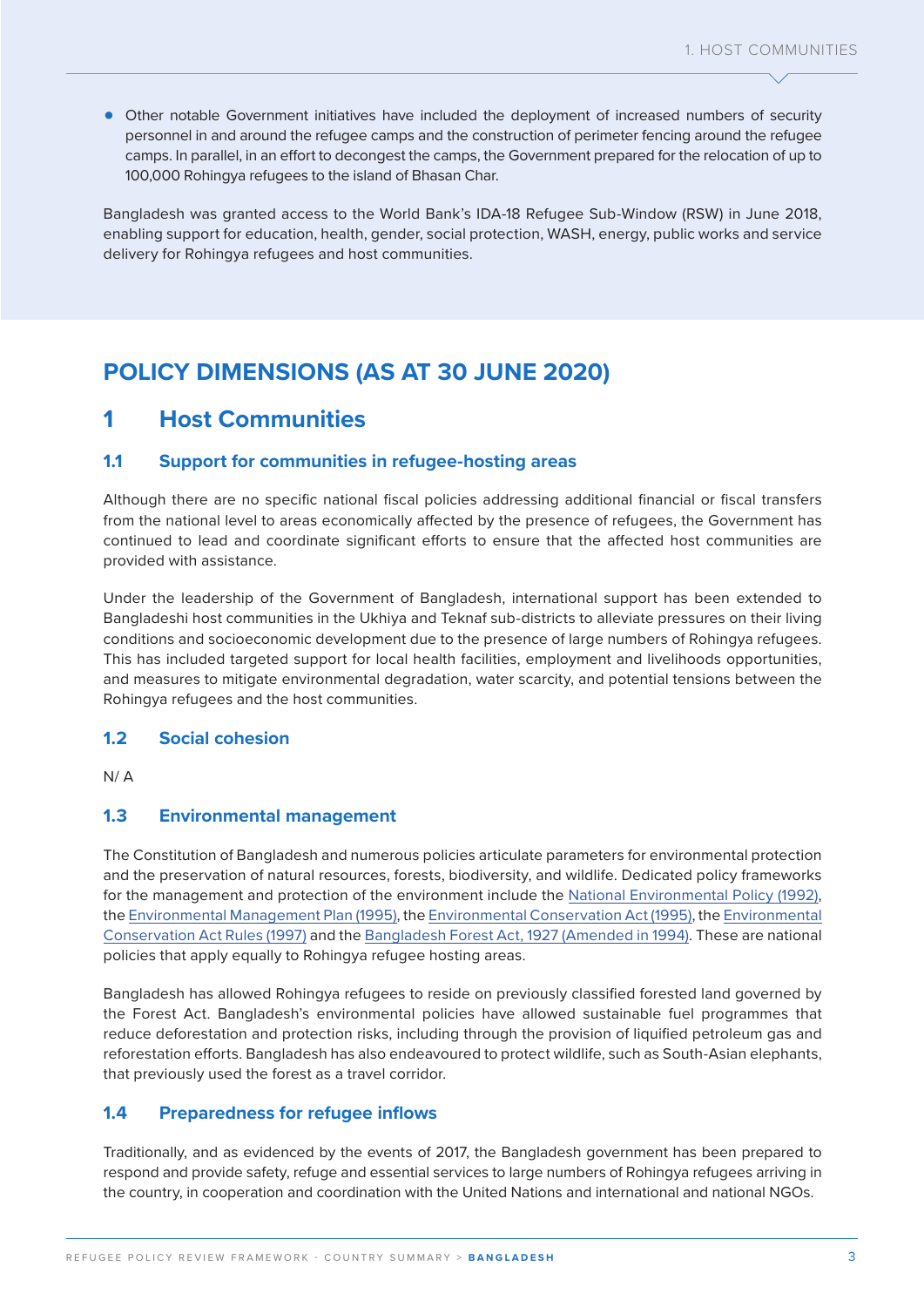On the basis of the 2013 National Strategy on Myanmar Refugees and Undocumented Myanmar Nationals, in October 2017 the Government established a National Task Force (NTF), chaired by the Ministry of Foreign Affairs and including 29 Ministries and entities, to provide oversight and strategic guidance to the Rohingya response. Following the 2017 influx, the Refugee Relief and Repatriation Commissioner (RRRC), under the Ministry of Disaster Management and Relief, was mandated to provide operational coordination for all refugees. The District Commissioner in Cox's Bazar has the primary responsibility for operational coordination of the response for Bangladeshi host communities including security and safety and disaster risk reduction.

## **2 Regulatory Environment and Governance**

#### **2.1 Normative framework**

Despite not being a signatory to the [1951 Convention relating to the Status of Refugees or its 1967 Protocol](https://www.unhcr.org/1951-refugee-convention.html), Bangladesh has provided international protection to refugees for decades.

Numerous articles in the Constitution of Bangladesh and other general provisions of Bangladeshi law that are not restricted to citizens can apply to refugees as individuals present on the territory of Bangladesh, although their interpretation and application vary vis-à-vis Rohingya refugees.

Bangladesh has ratified core international human rights instruments including the International Covenant on Civil and Political Rights (ICCPR), the International Covenant on Economic and Social and Cultural Rights (ICESCR), the Convention on the Rights of the Children (CRC), the Convention against Torture and Other Cruel, Inhuman or Degrading Treatment (CAT), and the Convention on the Elimination of All Forms of Discrimination Against Women (CEDAW). Bangladesh has not ratified the 1954 Convention relating to the Status of Stateless Persons or the 1961 Convention on the Reduction of Statelessness.

There is no specific legislative or administrative instrument on asylum procedures and refugee status determination in Bangladesh. Traditionally, the [Foreigners Act \(1946\)](http://bdlaws.minlaw.gov.bd/act-details-216.html), which dates to the period before the establishment of the State of Bangladesh, has been applied to refugees and asylum-seekers in Bangladesh, although the Act makes no explicit reference to either.

The Constitution of Bangladesh and other laws and policies include non-discrimination provisions. Bangladesh has also ratified the major international instruments containing non-discrimination provisions, including, in addition to the above, the [1965 International Convention on Elimination of All Form of Racial](https://www.ohchr.org/en/professionalinterest/pages/cerd.aspx)  [Discrimination.](https://www.ohchr.org/en/professionalinterest/pages/cerd.aspx)

### **2.2 Security of legal status**

The Government of Bangladesh has generally maintained its commitment to ensuring the protection of and provision of life-saving basic assistance to Rohingya refugees and to upholding the principle of nonrefoulement. Although it does not confer legal status upon Rohingya and considers them to be forcibly displaced nationals from Myanmar rather than recognizing them as stateless refugees, in statements and in practice, the Government has firmly committed that any future returns will be "conducted in line with the international standards of voluntariness, safety and dignity."

#### **2.3 Institutional framework for refugee management and coordination**

A National Taskforce on the Implementation of the National Strategy on Myanmar Refugees and Undocumented Myanmar Nationals was established in October 2017, chaired by the Foreign Secretary, to provide strategic and policy guidance on refugee matters at national level. The Ministry of Disaster Management and Relief (MoDMR) manages the operational response, working with other relevant authorities. In Cox's Bazar, the [Refugee Relief and Repatriation Commissioner \(RRRC\),](http://rrrc.gov.bd/) who reports to MoDMR, is responsible for management and oversight of the Rohingya refugee response, while the District Deputy Commissioner (DC), leading the civil administration in Cox's Bazar District, is responsible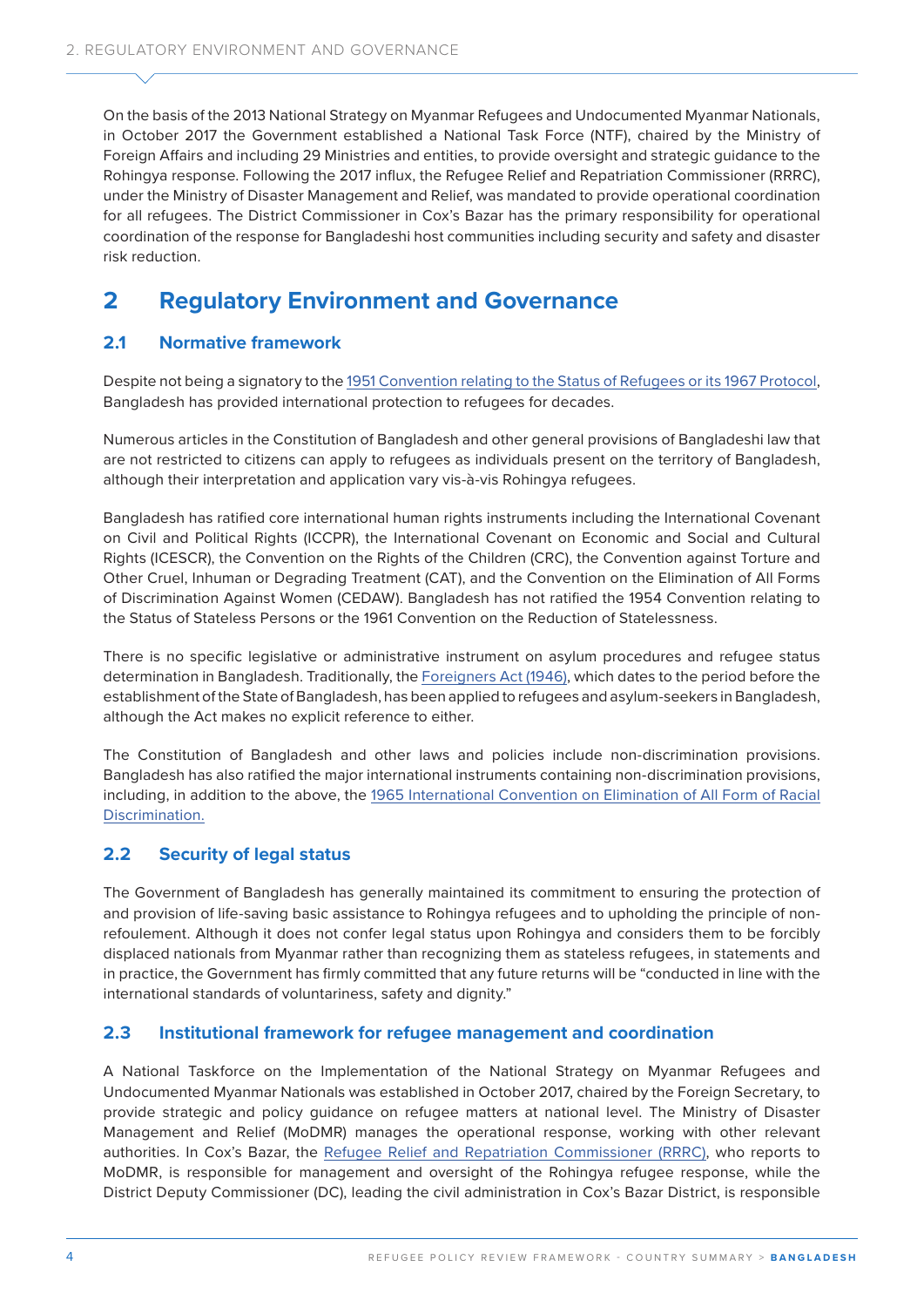for coordinating the response to the needs of host communities and overall safety and security. The operational response in the camps is coordinated through Camp-in-Charge (CiC) officials reporting to RRRC, in close cooperation with the District Task Force and DC.

#### **2.4 Access to civil registration and documentation**

The Government of Bangladesh does not have specific laws, policies or institutional arrangements for refugee registration. In the early days of the crisis in 2017, the Ministry of Home Affairs undertook biometric registration of newly arrived Rohingya refugees. This exercise registered individuals and did not collect data on family size or composition. Subsequently, in October 2017, the RRRC and UNHCR began a "family counting exercise," which was a household-based registration. The data from both exercises was later combined.

In June 2018, the Government of Bangladesh launched a large-scale biometric registration exercise with UNHCR to improve the quality and comprehensiveness of the data. All individuals over the age of 12 are now issued with an Identity Card, and each household receives a Family Attestation that includes a photograph and basic biodata of everyone in the household, regardless of age. The biometric registry, which includes iris scans and fingerprints, has helped to secure individuals' identities, and the data is continually updated. The text of the identity card includes a reference to the principle of non-refoulement. As most Rohingya refugees have been deprived of citizenship in Myanmar, this card is, for many, the first official identity document they have ever received.

The [Birth and Death Registration Act \(2004, amended in 2013\)](https://www.refworld.org/docid/511b54192.html) requires the birth registration of all children born in Bangladesh, "irrespective of race, religion, caste, clan or sex", including a reference to refugees (Article 2.n). Having generally registered Rohingya births since 2015, the Government suspended birth registration in the Cox's Bazar area at the time of the crisis in August 2017, affecting both Rohingya refugees and the Bangladeshi host community. Birth registration in the host community resumed in 2020, whereas births in the refugee community are now recorded through the continuous registration process mentioned above.

#### **2.5 Justice and Security**

The Constitution of Bangladesh guarantees access to justice for everyone on its territory. It also stipulates that every person present in Bangladesh enjoys the protection of the law and is entitled to be treated in accordance with the law. Article 32 specifies that no person shall be deprived of life or personal liberty, save in accordance with the law; while Article 33 contains safeguards in relation to arrest and detention for all persons on the territory. These and other general provisions of Bangladeshi all apply to refugees, although their interpretation and application vis-à-vis Rohingya refugees can vary.

Since the start of the influx in 2017, the Government of Bangladesh has deployed additional military and security forces, including the Armed Police Battalion, to maintain security and law and order in Cox's Bazar area for both refugees and host communities.

Refugees' access to the Bangladeshi justice system is affected by lengthy procedures and backlogs, as well as the absence of a specific legal framework governing the status of refugees. The [Muslim Family](http://bdlaws.minlaw.gov.bd/act-305.html)  [Ordinance \(1961\)](http://bdlaws.minlaw.gov.bd/act-305.html) applies to the whole of Bangladesh and all Muslim citizens of Bangladesh (Article 2). The text has been interpreted as excluding refugees, as non-citizens, and therefore circumscribing the jurisdiction of local courts to hear civil cases concerning refugees. As a result, the courts generally do not address cases submitted by the Rohingya refugees.

Bangladesh has several national laws addressing the prevention of gender-based violence (GBV), with a focus on violence against women and girls. The [Prevention of Oppression against Women and Children](https://www.ilo.org/dyn/natlex/natlex4.detail?p_lang=en&p_isn=110524&p_count=2&p_classification=05)  [Act \(Nari-o-Shisu Nirjatan Daman Ain –](https://www.ilo.org/dyn/natlex/natlex4.detail?p_lang=en&p_isn=110524&p_count=2&p_classification=05) 2000, amended in 2003), penalizes recourse to dowry, kidnapping, and the rape of women and children, while the [Domestic Violence Act \(2010\)](http://bdlaws.minlaw.gov.bd/bangla_all_sections.php?id=1063) penalizes the psychological, physical, sexual and economic abuse of women and children by family members. While these laws, as well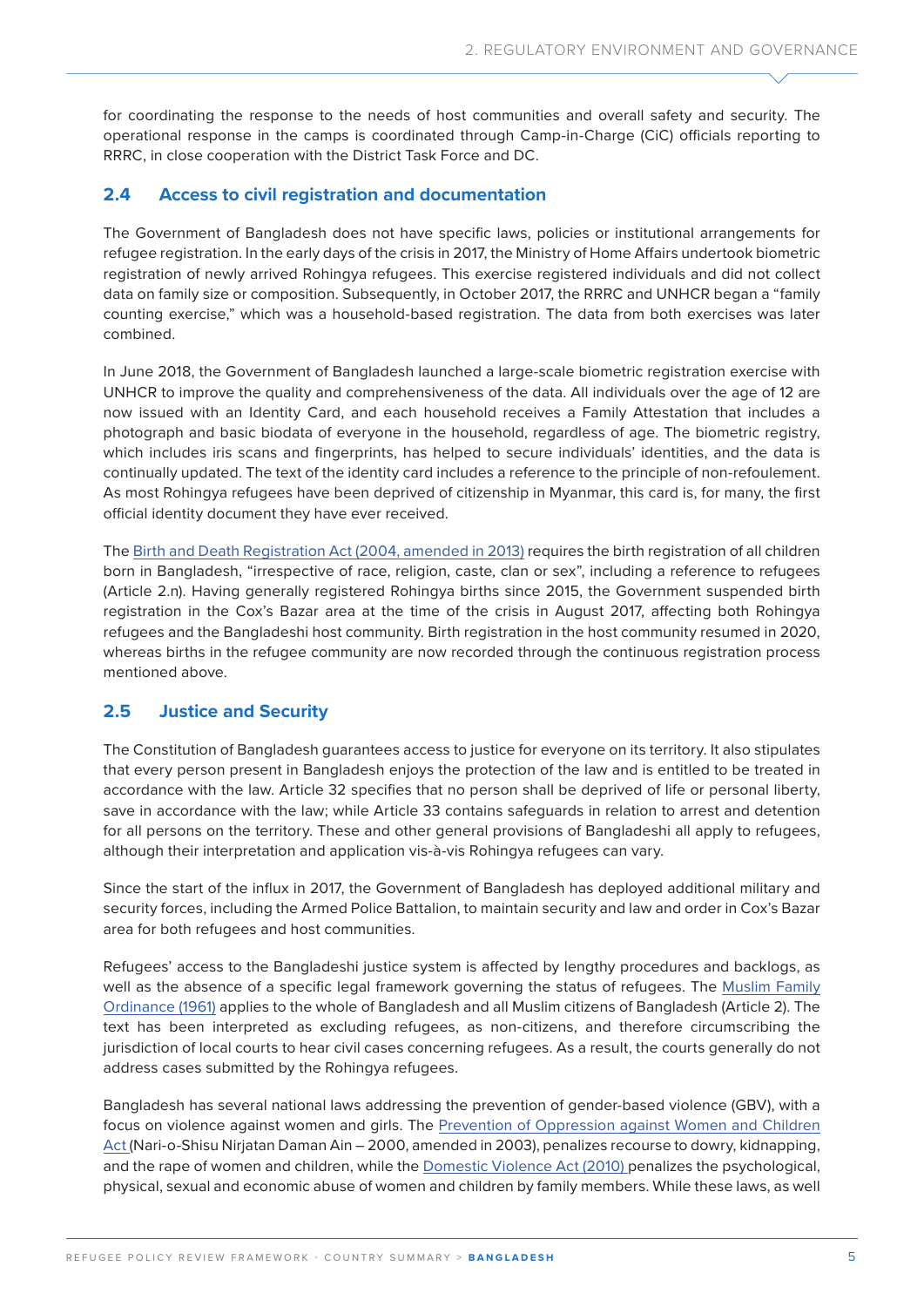as other important domestic laws such as the [Child Marriage Restraint Act \(2017\)](https://www.unicef.org/bangladesh/sites/unicef.org.bangladesh/files/2018-10/Child%20Marriage%20Restraint%20Act%202017%20English.pdf) and the [Children Act](https://www.refworld.org/docid/542e5df54.html)  [\(2013\),](https://www.refworld.org/docid/542e5df54.html) include everyone on the territory, there are implementation gaps in practice, and Rohingya refugees face particular barriers.

## **3 Economic Opportunities**

#### **3.1 Freedom of movement**

As the August 2017 influx intensified, the Government designated so-called 'special zones' and instructed local authorities to settle Rohingya refugees in the Cox's Bazar camps. Rohingya refugees are required to stay in or within the vicinity of the camps in Cox's Bazar and are not allowed to travel further afield without authorization by camp authorities.

#### **3.2 Right to work and rights at work**

In general, national laws relating to the "right to work" or "rights at work", including the [Bangladesh Labour](https://www.dpp.gov.bd/upload_file/gazettes/14212_75510.pdf)  [Act \(2006\)](https://www.dpp.gov.bd/upload_file/gazettes/14212_75510.pdf) and the Constitution, refer to citizens. Although there is no codified policy or law explicitly prohibiting refugees from working, it has been the position of the Government that refugees should not have formal access to the labour market or other forms of wage-earning activity.

Economic opportunities for Rohingya refugees are limited to pecuniary incentives which are provided to Rohingya refugee volunteers who provide essential service delivery and support for the humanitarian operation in the camps, including desludging latrines, disaster response, community outreach and teaching in the education centres.

#### **3.3 Land, housing and property rights**

Section 42(1) of the Constitution of Bangladesh states that every citizen has the right to acquire, hold, transfer or otherwise dispose of property. Other relevant laws on Housing, Land and Property (HLP) – including the [Transfer of Property Act \(1882\),](http://bdlaws.minlaw.gov.bd/act-details-48.html) the [Acquisition and Requisition of Immovable Property Act](http://bdlaws.minlaw.gov.bd/act-details-1220.html)  [\(2017\),](http://bdlaws.minlaw.gov.bd/act-details-1220.html) the [Non-agricultural Tenancy Act \(1949\),](http://bdlaws.minlaw.gov.bd/act-details-232.html) the [Registration Act \(1908\)](http://bdlaws.minlaw.gov.bd/act-details-90.html) and the [Contract Act \(1882\)](http://bdlaws.minlaw.gov.bd/act-details-26.html) – do not distinguish on the basis of citizenship. Nor, however, do they authorize foreigners to access housing, land and property rights. There is a common understanding and practice that refugees are not able to purchase, lease or use land in Bangladesh due to their lack of a legal status in Bangladesh.

#### **3.4 Financial and administrative services**

Rohingya refugees cannot open an account with either a regulated bank or a mobile financial service, absent a legally-accepted proof of identity document. The biometric ID card provided by means of the joint UNHCR-Government of Bangladesh registration and verification exercise is not accepted for this purpose.

Both public and private banks adhere to the rules and regulations set by the Central Bank of Bangladesh (Bangladesh Bank) as well as the Know Your Customer (KYC) principles adopted by the Bangladeshi Financial Authority. The Bangladesh Bank has allowed an electronic-KYC (e-KYC) process for some banks based on a [guideline from December 2019](https://www.bb.org.bd/mediaroom/circulars/aml/jan082020bfiu25.pdf). The guidelines for e-KYC explicitly state that the "e-KYC shall only be applicable for natural persons who have a valid NID [national identity] document." In order to open mobile banking accounts, one must furnish the national ID reference and have a registered mobile number. A [Directive on Biometric Verification Systems \(2015\)](http://www.btrc.gov.bd/sites/default/files/Directives%20on%20Biometric%20Verification%20System.pdf) from the Bangladesh Telecommunication Regulatory Commission requires all SIM card registration data to be validated biometrically against the government's national ID database. As Rohingya refugees are not part of that database, they are not able to purchase SIM cards.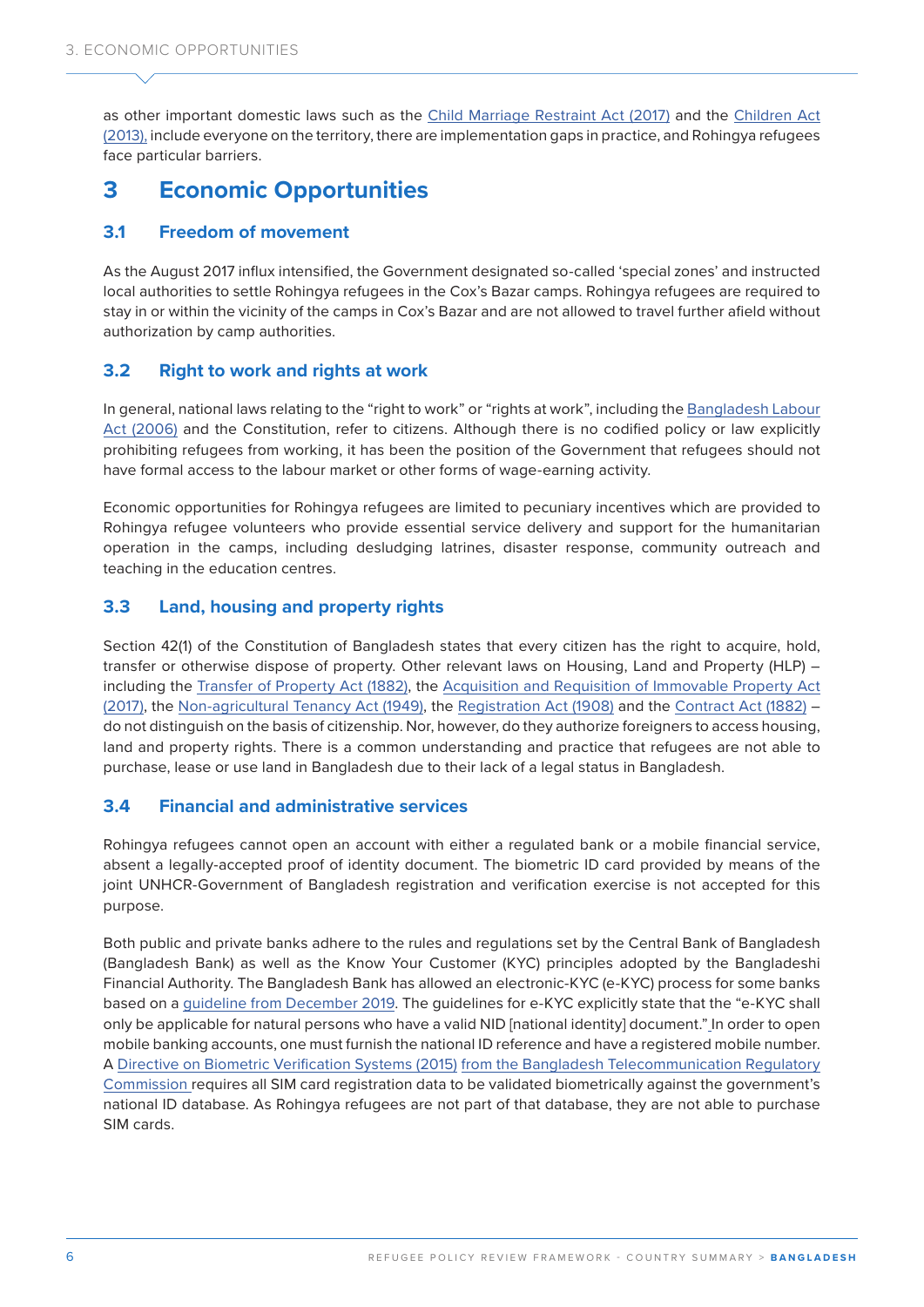## **4 Access to National Public Services**

### **4.1 Education**

The Government has realized significant progress towards achieving universal access to basic education for Bangladeshi nationals. Rohingya refugee students are not part of the national plan on education, and are not allowed to enrol in state schools or pursue tertiary education in general.

The Government's policy on education for Rohingya refugees following the 2017 influx has permitted the provision of informal education to Rohingya refugee children in the camps. In line with these directives, humanitarian actors developed the Learning Competency Framework and Approach (LCFA) in early 2018 as an interim measure. The Government endorsed the LCFA through its Guidelines for Informal Education Programme for children of Forcibly Displaced Myanmar Nationals in Bangladesh (GIEP) Level I and II. In January 2020, the Government of Bangladesh authorized the use of the Myanmar curriculum in the refugee camps, starting with 10,000 Rohingya students in Grades 6 to 9. While introduction of the curriculum has been deferred as a result of the closure of schools and learning centres due to the COVID pandemic, this policy shift will facilitate Rohingya refugees' access to education and skills development.

#### **4.2 Healthcare**

Rohingya refugees can access curative and preventive healthcare services in the camps provided by humanitarian agencies, following a minimum package of primary healthcare services that is derived from the applicable national package (the [National Health Policy \(2011\)\)](http://www.mohfw.gov.bd/index.php?option=com_content&view=article&id=74&Itemid). Rohingya refugees can also be referred to the district hospital in Cox's Bazar for secondary and tertiary level medical treatment. When refugees are referred to national services, the same costs are charged as for nationals.

Refugees are included in free access to the national Tuberculosis (TB) and HIV services supported by the [Global Fund,](https://data.theglobalfund.org/investments/location/BGD) implemented by the Ministry of Health and Family Welfare. Likewise, refugees benefit from the Government's free immunization and family planning services. TB diagnostic and treatment services are provided at specialized clinics run by an NGO in the camps. HIV treatment is part of the national system, provided through public health facilities near the camps, with the exception of HIV testing for pregnant women, which is provided in the camps. Sexual and reproductive health services, including maternal and neonatal health services, are provided to Rohingya women and girls in the camps by humanitarian actors. The [National Preparedness and Response Plan for COVID-19 for Bangladesh \(2020\)](http://www.mohfw.gov.bd/index.php?searchword=covid&searchphrase=all&Itemid=1&option=com_search&lang=en) notes the significant presence of Rohingya 'Forcibly Displaced Myanmar Nationals'. In practice, Rohingya refugees in Cox's Bazar can access Government-run testing and medical treatment facilities and are treated without discrimination when receiving COVID-19-related services.

#### **4.3 Social protection**

Refugees are not part of the national social protection system (National Social Security Strategy [2015)], Action Plan 2016–2021 [2018]).

A social safety net for refugees and host communities affected by the presence of refugees has been supported by the IDA18 RSW separately from the national social protection system ([Additional Financing](http://documents1.worldbank.org/curated/en/701121585965827747/pdf/Bangladesh-Safety-Net-Systems-for-the-Poorest-Additional-Financing.pdf)  [for the Safety Net Systems for the Poorest](http://documents1.worldbank.org/curated/en/701121585965827747/pdf/Bangladesh-Safety-Net-Systems-for-the-Poorest-Additional-Financing.pdf) project).

#### **4.4 Protection for vulnerable groups**

The domestic legal framework includes instruments to protect vulnerable groups in society. The Prevention [and Suppression of Human Trafficking Act \(2012\)](https://www.refworld.org/pdfid/543f75664.pdf) and its [2017 Rules](https://www.refworld.org/docid/5d4a91754.html) apply to any person within Bangladesh, regardless of nationality. Together they outline procedures for the rescue, rehabilitation and repatriation of victims, as well as social, physical and judicial protection for their stay in Bangladesh. Bangladesh is enhancing efforts to combat human trafficking through its 2018–2022 National Plan of Action (NPA), which strengthens enforcement through inter-agency coordination, officer training and the harmonization of existing laws.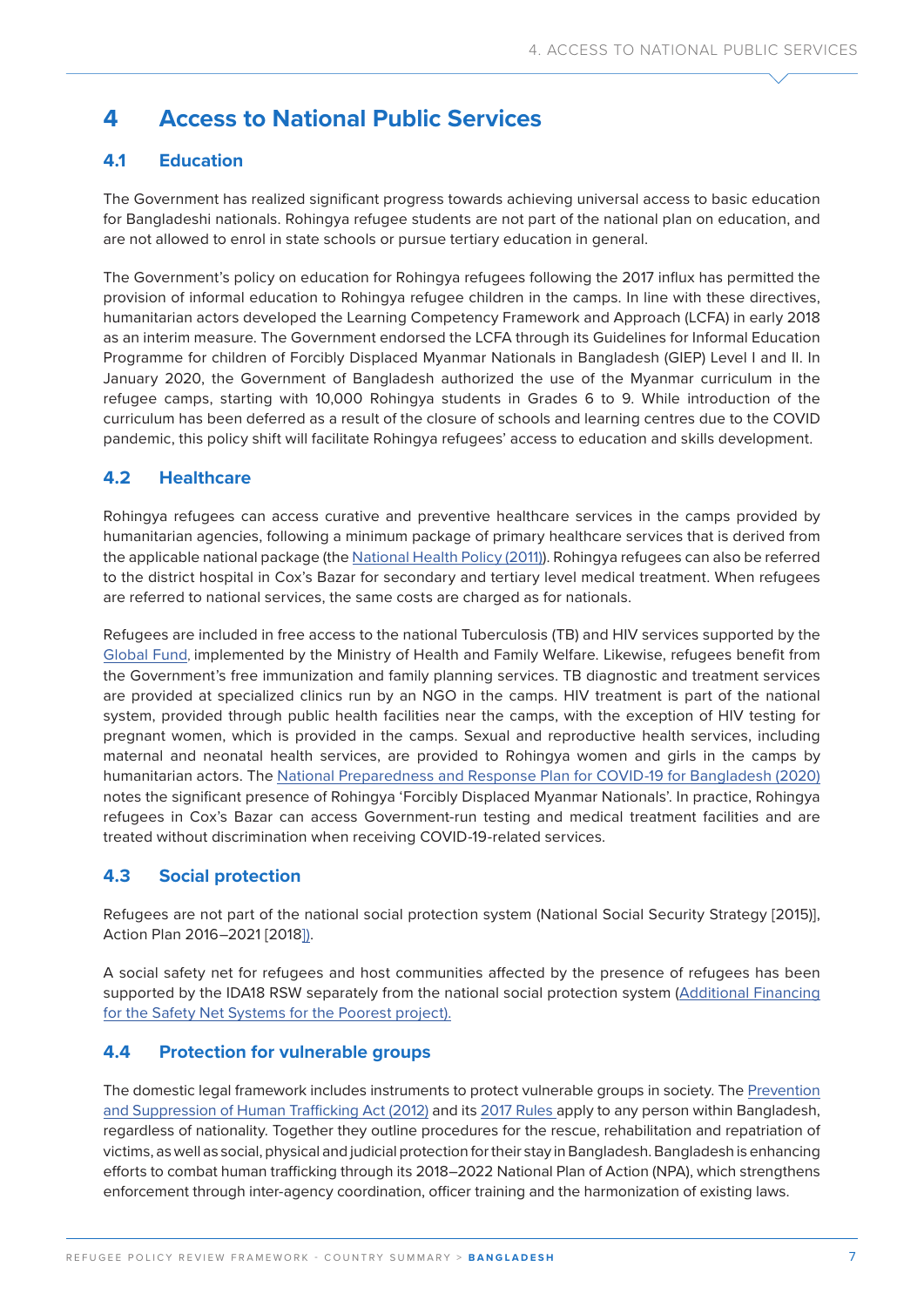To protect women and girls from violence, including trafficking, and implement relevant provisions of CEDAW and CRC, Bangladesh adopted the [Prevention of Violence Against Women and Children Act](http://bdlaws.minlaw.gov.bd/act-details-835.html)  (*Nari-o-Shisu Nirjatan Daman Ain* – 2000) and the Domestic Violence Act (2010). These legal instruments apply to all persons in Bangladesh, including refugees. Bangladesh has adopted the [Persons with](https://www.ilo.org/dyn/natlex/natlex4.detail?p_lang=en&p_isn=95795&p_count=18&p_classification=08)  [Disabilities Rights and Protection Act \(2013\)](https://www.ilo.org/dyn/natlex/natlex4.detail?p_lang=en&p_isn=95795&p_count=18&p_classification=08), which upholds the rights of people with disabilities, including access to justice, education, health care, work, and inheritance. Several legal provisions ensure that unaccompanied and separated refugee children, refugee victims of trafficking, survivors of gender-based violence and other refugee groups with specific needs have access to Government care and protection systems in a comparable manner to nationals. The Child Marriage Restraint Act (2017), for example, is not limited to citizens and can be used as a basis for extending legal protection to refugee children In practice, there are barriers for the Rohingya refugees to access these mechanisms.

In the refugee camps, humanitarian agencies offer various specialized services and assistance to persons with specific needs and vulnerabilities, including for the protection of women and children at risk, in coordination with the camp authorities and the Department of Social Services.

### **5 Cross Sectors**

**Characteristics of registered refugees in total refugee population\***  as at 30 June 2020



#### **5.1 Gender**

As mentioned above, the most consequential policy sub-dimensions for Rohingya refugees are:

- **•** Ensuring meaningful, inclusive, equitable, and gender-responsive community representation, including participation of women in community-based leadership structures in camps;
- **•** Responding to and preventing risks of human trafficking and smuggling of women and girls, in line with the Bangladeshi National Anti-Trafficking Plan;
- **•** Access to gender-responsive learning opportunities in an enabling, protective environment;
- **•** Preventing and addressing gender-based violence, including access to justice;
- **•** Strengthening the gender dimension of access to national services addressing specific needs;
- **•** Gender mainstreaming and awareness throughout the humanitarian response.

<sup>\*</sup> The refugee numbers reported here do not fully match the numbers on the front page because demographic characteristics are not available for all refugees (e.g., pre-registered refugees, etc.).